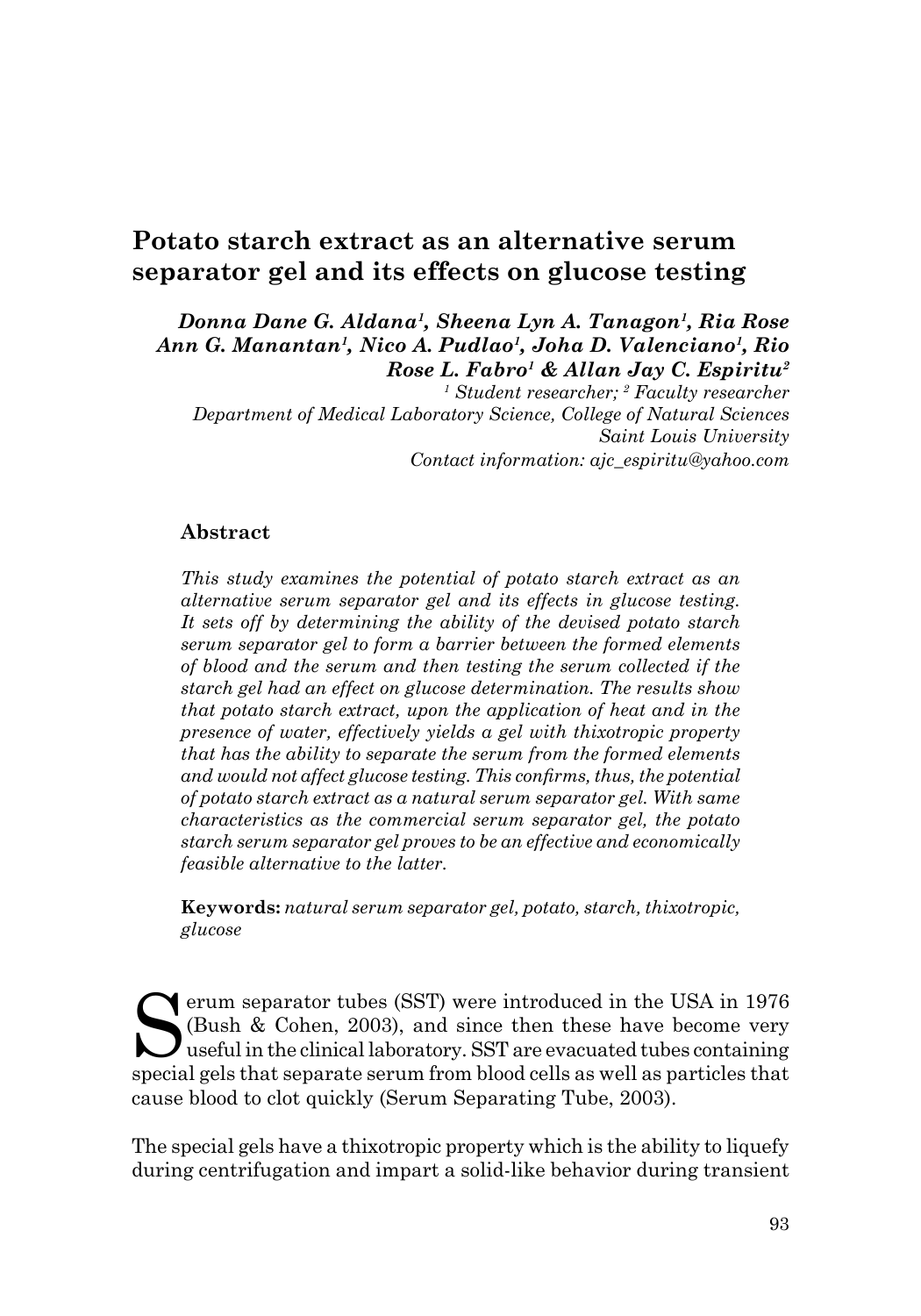periods (Czerwinski, 2006; Arzoumanian, 2005; Thixotropic, 2007). The use of gel barriers has provided a large benefit in collecting, processing and storing the specimen used in the clinical laboratory (Bush & Cohen, 2003; Arzoumanian, 2005; Rosa-Fraile, et al., 2003).

The gel prevents contamination and ion-exchange between the serum and the clotted red blood cells after centrifugation (Ernst 2005; Bush & Cohen, 2003; Dojki & Haldopolouis, 1984). As an example, all cells in the body contain a high concentration of potassium. During the blood clotting and spinning processes, potassium may leak out from the formed elements, but with the help of the gel separator, the potassium from cells is isolated from the serum and prevents increased potassium in the serum (Baer, Ernst, Willeford, & Gambino, 2006). It has also been proven that the longer contact of the serum and the formed elements contribute to the inaccuracy of results. Thus, the barrier formation of the serum separator gel between the serum and the formed elements is very important (Ernst, 2004). In addition, serum separator gels allow longer storage of specimen (Rosa-Fraile, et al., 2003).

The serum separator gels available in the market today are made up of synthetic polymers such as silica polymers and other synthetic materials such as latex, polyurethane, and syran (Bush & Cohen, 2003; Cohen & DiCesare, 2006; Fiehler, 1990; Iskra, 2002; Spiritus, Zaman, & Desmet, 2003; White, 1983). However, there are natural polymers that can be used to prepare thixotropic gels and starch found in potatoes is one of them (Potato Solanum tuberosum, 2007).

Starch is a polysaccharide containing two types of molecules, amylose and amylopectin (Malhotra, Kumar, East, & Jaffe, 2007). Amylose and amylopectin are crystalline and amorphous areas of starch granules respectively (Starch, 2007; Tester, Karkalas, & Qi, 2004). A study by Douzals and company (1999) confirmed that when water-starch suspension is heated, a phase transition is observed for starch and granule swelling increases with temperature. When the starch granules are heated at temperatures 60˚C-90˚C, they will gradually adsorb water, swell in size, and leach amylase, losing their crystallinity and causing the water to thicken and gelatinize (Gelatinization, 2007; Hashem, Afifi, El-Alfy, & Hebeish, 2005).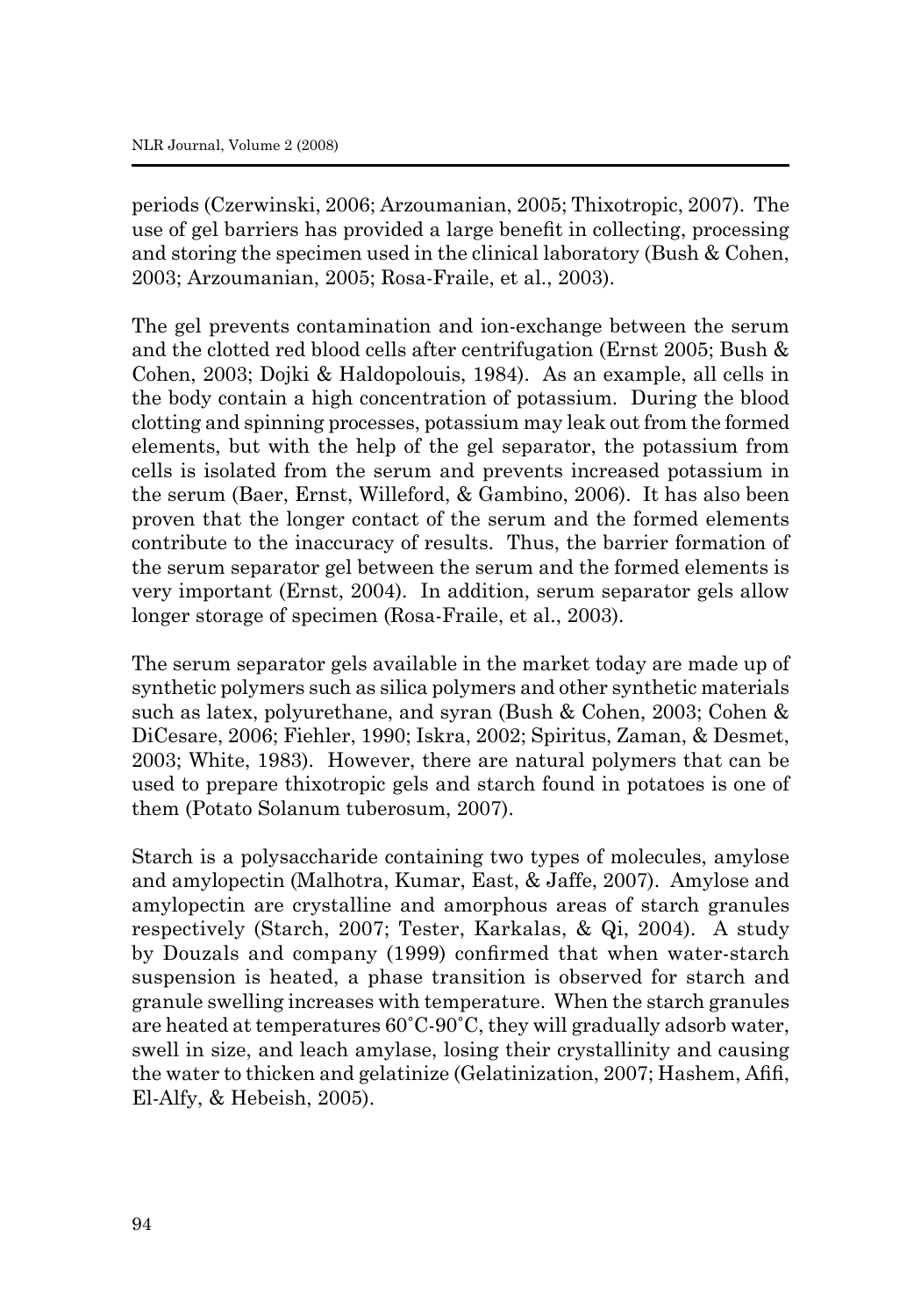A. J. C. Espiritu et al. / Potato starch extract as an alternative serum separator gel

This study aims to look at the potential of potato extract as an alternative to the artificially manufactured polymers as constituents for the commercial serum separator tubes. Potato (*Solanum tuberosum*) is known to have a high concentration of starch which has the ability to form a thixotropic gel with the addition of normal saline solution in the presence of heat (Gelatinization, 2007). With this given, the current study intends to (a) determine the ability of the potato starch serum separator gel to form a barrier between the formed elements of blood and the serum, and (b) test the serum collected from the potato starch serum separator tube if the starch gel had an effect on glucose determination.

Serum glucose determination is incorporated in this study to determine if amylase may act upon the starch present in the potato starch serum separator gel which may eventually cause false increase in the serum glucose concentrations. Digestive enzymes (e.g. amylase) in the body have normal occurrences in the blood stream that are released by the exocrine glands (Isenmana, Liebow, & Rothman, 1999). The amylase content in the blood is capable of digesting the amylose content of the starch serum separator gel. However, the enzyme activity only happens at a pH of 6.9 and a temperature of 37˚C (Bishop, Fody, & Shoeff, 2005). In addition, amylase is a metalloenzyme which needs the presence of calcium as an ion activator for it to digest starch present in the potato starch serum separator gel (Calcium (Ca) in Blood 2006). Furthermore, the normal blood pH is 7.35-7.45 and the procedure will be done in vitro at ambient room temperature. This way, amylase may not act upon the starch found in the starch serum separator gel (Bishop, Fody, & Shoeff, 2005). It is then hypothesized that no starch digestion will occur and that there will be no false increase in the serum glucose concentration because the optimum conditions for amylase to digest starch are not fulfilled.

Beyond suggesting a natural alternative to the commercial serum separator gels currently used in the clinical laboratory, the findings of this study likewise bear socio-economic significance. The introduction of an alternative serum separator gel made from locally available materials lessens the need to import SST and thus reduce overall cost. Moreover, the increased demand for potatoes because of the alternative SST will benefit the local farmers' livelihood especially those in the Cordillera region where potatoes are easily grown.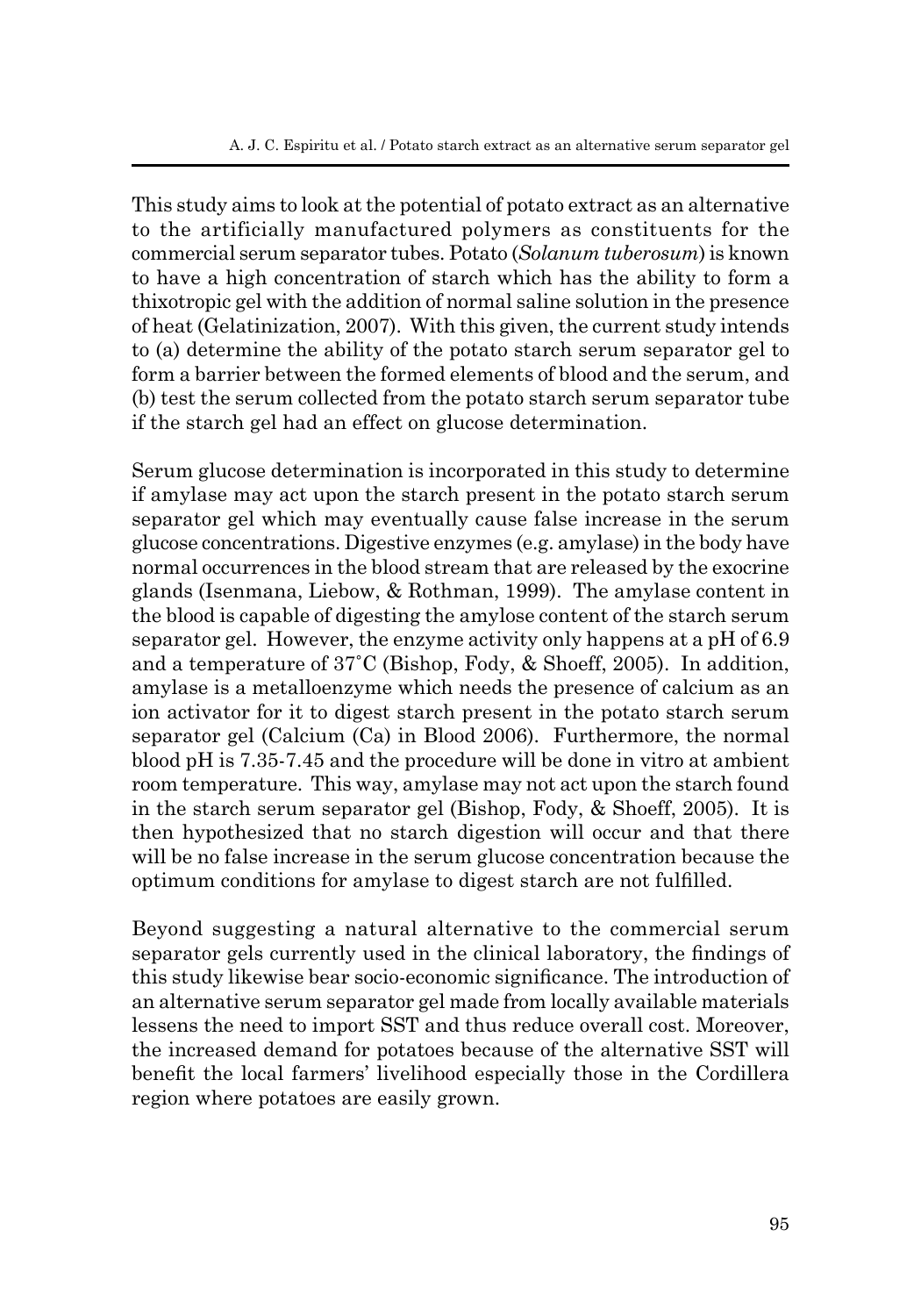## **Materials and methods**

*Potato starch serum separator gel preparation.* The Igorota variety of potato, having the most abundant concentration of starch, was used. Different concentrations of starch solutions and Normal Saline Solution (NSS) which served as the solvent were prepared and then heated at  $60^{\circ}$ C –  $90^{\circ}$ C until a gel was formed (Hashem, Afifi, El-Alfy, & Hebeish, 2005). Normal Saline Solution was used since it does not cause lysis of the red blood cells when the gels came in contact with the red blood cells during blood collection. The prepared gel concentrations (0.21 g/ml, 0.23 g/ml and 0.25 g/ml) were incorporated into the test tube and then used in blood collection. To serve as control, yellow-topped vacutainer tubes with serum separator gel were employed. This was used to compare the separation of the serum and the formed elements of blood as mediated by the serum separator gel and to determine if there is significant difference in the result of the glucose determination using the serum collected from the different concentrations of potato starch serum separator gel and this control.

*Barrier formation between the serum and the formed elements*. After centrifugation, the potential of the different concentrations of the potato starch extract to serve as a serum separator gel was determined by their ability to migrate between the serum and the formed elements of blood. The potato starch serum separator gel has specific gravity between that of the formed elements, namely erythrocytes and leukocytes (i.e. 1.10) (Blood, 2003) and platelets (i.e. 1.053-1.064) (Savage, McFadden, Hanson, & Harker, 1986), and that of the serum (i.e. 1.03) (Blood, 2003). The potato starch serum separator gel, with the help of the centrifugation, separated the formed elements and the serum based on their densities or specific gravities (Centrifugation, 2007).

*Glucose concentration and determination.* The serum was collected and subjected to glucose determination using the glucose oxidase method to test the digestion of starch by amylase in blood which may cause a false increase in the glucose concentration (Bishop, Fody, & Shoeff, 2005). Glucose oxidase is the most common method used in blood glucose testing. It is frequently employed in studies such as in the researches of Greenfield and Samaras (2006) and Anderson et al. (1999).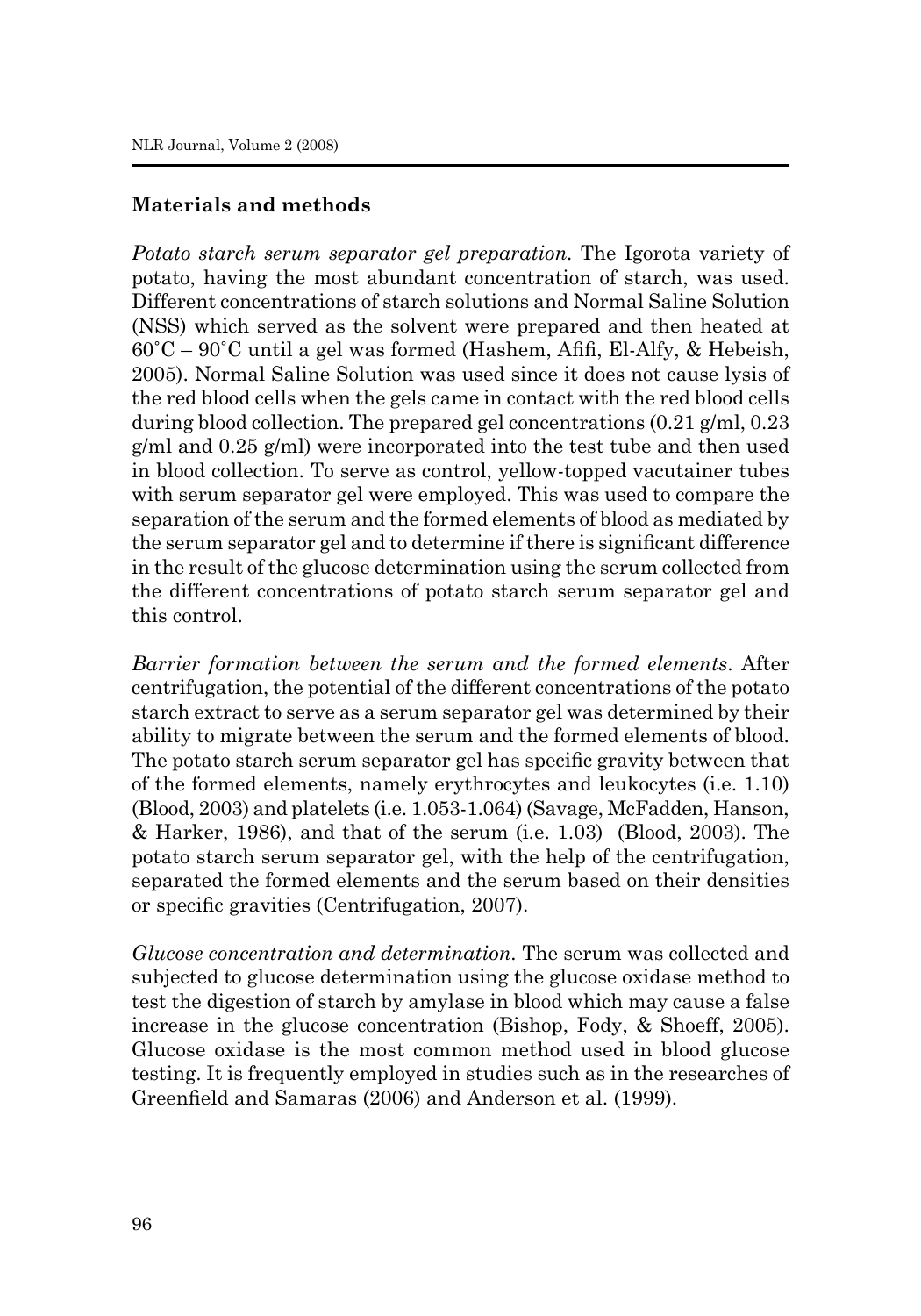# **Results**

The comparison of the separation of serum and the formed elements by the potato starch serum separator gels is presented in Table 1. The researchers observed that all concentrations of the potato starch serum separator gel and the control have all successfully formed a barrier between the two components of whole blood.

|  | <i>Table 1.</i> Separation of the serum and the formed elements with the |  |  |
|--|--------------------------------------------------------------------------|--|--|
|  | use of different serum separator gels.                                   |  |  |

| <b>Starch Concentration</b> | <b>Ability of Separation</b> |
|-----------------------------|------------------------------|
| $0.21$ g/ml                 |                              |
| $0.23$ g/ml                 |                              |
| $0.25$ g/ml                 |                              |
| ${\rm Control}$             |                              |

Legend:  $(+)$  = positive for the formation of a barrier between the serum and formed elements.

The serum was subjected to glucose oxidase test and the results are presented in Table 2. The glucose values are observed to be different from each other. The values presented in Table 2 were subjected to ANOVA (Two-factor with Replication) statistical tool to determine if the differences in serum glucose results are significant.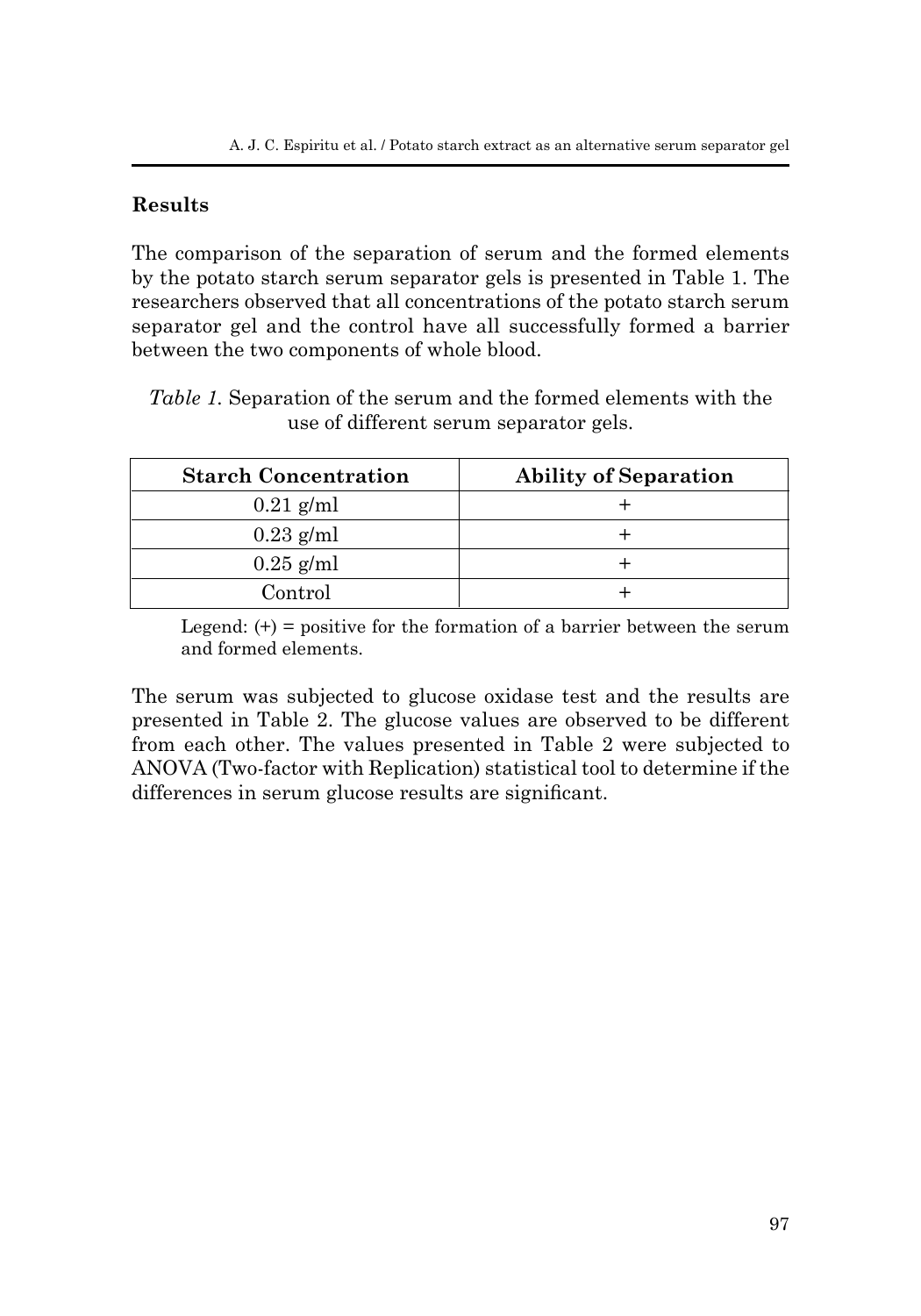|           | Concentrations |             |             |         |  |
|-----------|----------------|-------------|-------------|---------|--|
| Patients  | $0.21$ g/ml    | $0.23$ g/ml | $0.25$ g/ml | Control |  |
| Patient 1 |                |             |             |         |  |
| Trial 1   | 4.4            | 4.0         | 3.0         | 4.3     |  |
| Trial 2   | 3.6            | 5.1         | 3.9         | 4.6     |  |
| Trial 3   | 3.9            | 4.0         | 3.5         | 4.8     |  |
| Average   | 4.0            | 4.4         | 3.5         | 4.7     |  |
| Patient 2 |                |             |             |         |  |
| Trial 1   | 3.0            | 3.6         | 3.8         | $3.6\,$ |  |
| Trial 2   | 4.0            | 2.7         | 5.3         | 3.6     |  |
| Trial 3   | 4.7            | 3.4         | 4.1         | 3.5     |  |
| Average   | 3.9            | $\!.2$      | 4.4         | 3.6     |  |
| Patient 3 |                |             |             |         |  |
| Trial 1   | 4.0            | 3.1         | 4.4         | 3.3     |  |
| Trial 2   | 2.1            | 4.4         | 3.9         | 4.6     |  |
| Trial 3   | 5.8            | 4.8         | 4.9         | 5.0     |  |
| Average   | 4.0            | 4.1         | 4.4         | 4.3     |  |
| Patient 4 |                |             |             |         |  |
| Trial 1   | 5.8            | 4.8         | 4.5         | 3.4     |  |
| Trial 2   | 4.5            | 3.5         | 5.8         | 5.3     |  |
| Trial 3   | 3.9            | 4.0         | 3.1         | 5.6     |  |
| Average   | 4.7            | 4.1         | 4.5         | 4.8     |  |
| Patient 5 |                |             |             |         |  |
| Trial 1   | $5.2\,$        | 3.0         | 2.4         | 3.6     |  |
| Trial 2   | 3.1            | 2.9         | 2.9         | 4.5     |  |
| Trial 3   | 2.8            | 4.5         | 3.0         | 4.9     |  |
| Average   | 3.7            | 3.5         | 2.8         | 4.3     |  |

*Table 2.* Glucose determination results

The results of the ANOVA: Two-Factor with Replication are shown in Table 3. It could be observed that the F value of the patients is 2.14 and is lower than the F critical value at α.05 of 2.61, which means that there is no significant difference among the glucose values obtained from the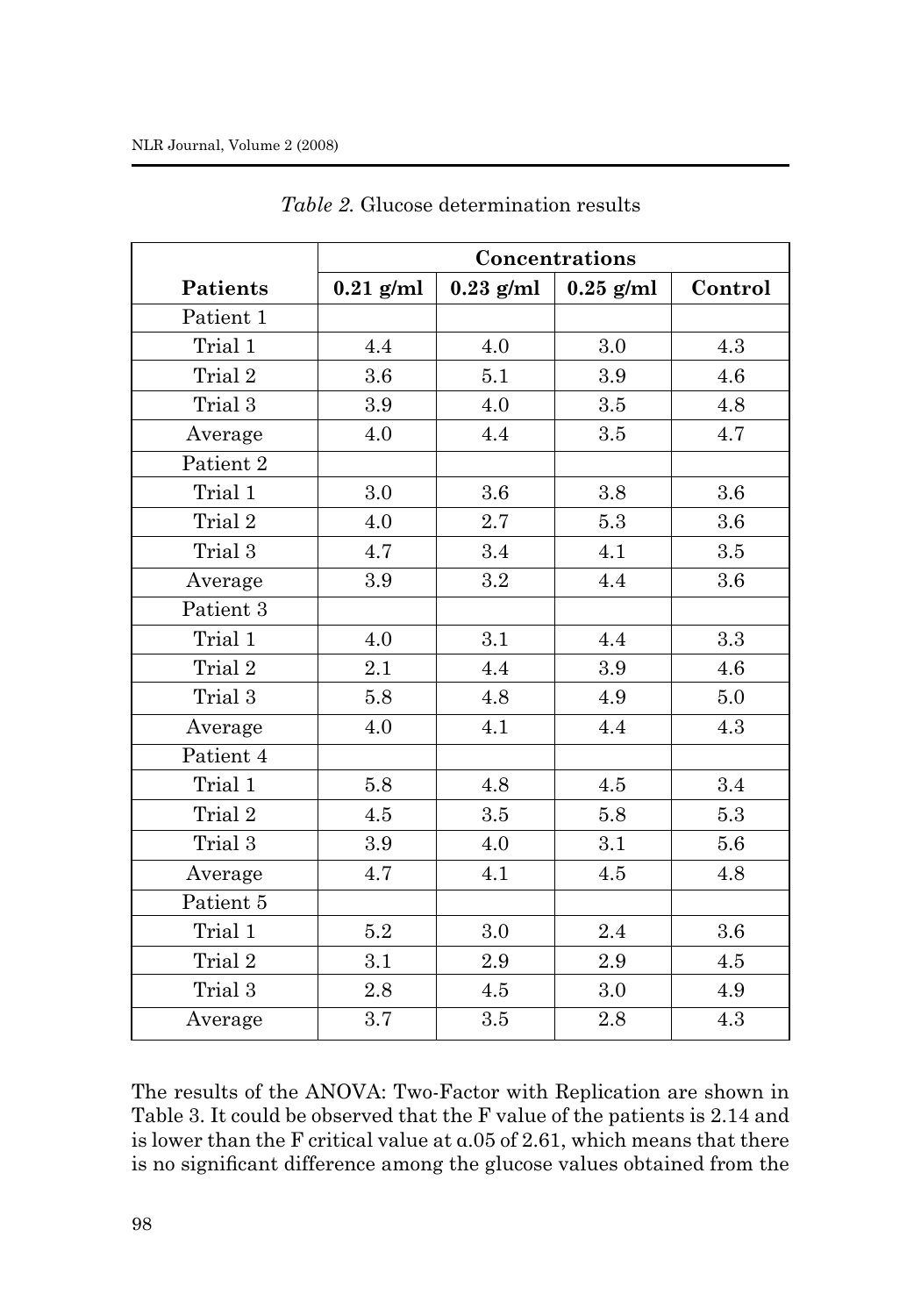patients. Likewise, the F value of the different concentrations is 0.83 and is lower than the F critical value at  $a.05$  which is 2.84, which means that the difference between the glucose values at the serum collected from the different concentrations of potato starch serum separator gel and the control is not significant.

| Source of         | <b>SS</b> | Df | <b>MS</b> | $\mathbf{F}$ | F crit      |
|-------------------|-----------|----|-----------|--------------|-------------|
| <b>Variations</b> |           |    |           |              | $\alpha.05$ |
| Patients          | 6.53      | 4  | 1.63      | 2.14         | 2.61        |
| Concentrations    | 1.91      | 3  | 0.64      | 0.83         | 2.84        |
| Patient x         |           |    |           |              |             |
| Concentrations    | 7.43      | 12 | 0.62      | 0.81         | 2.00        |
| Within            | 30.65     | 40 | 0.77      |              |             |
| Total             | 46.52     | 59 |           | -            |             |

*Table 3.* Summary of the critical values in ANOVA (two-factor with replication)

## **Discussion**

The ability of the different concentrations of starch serum separator gel to form a barrier between the serum and the formed elements was determined. The researchers found out that the serum from all the different concentrations have migrated above the gel and the formed elements under the gel. As compared to the control, they all successfully separated the serum and the formed elements. Since the application of centrifugal force would allow the different particles to migrate and settle at an area on the basis of specific gravity or density, it would be safe to say that the specific gravity of the potato starch serum separator gel is between the serum and the formed elements as the potato starch serum separator gel migrated between the serum and the formed elements. Thus, the potential of starch as an alternative serum separator gel is demonstrated by the abovementioned results. The thixotropic property imbibed by starch when formed into a gel was important in the gel's ability to travel in between the serum and the formed elements by allowing the different particles to flow through it during centrifugation (Thixotropic, 2007).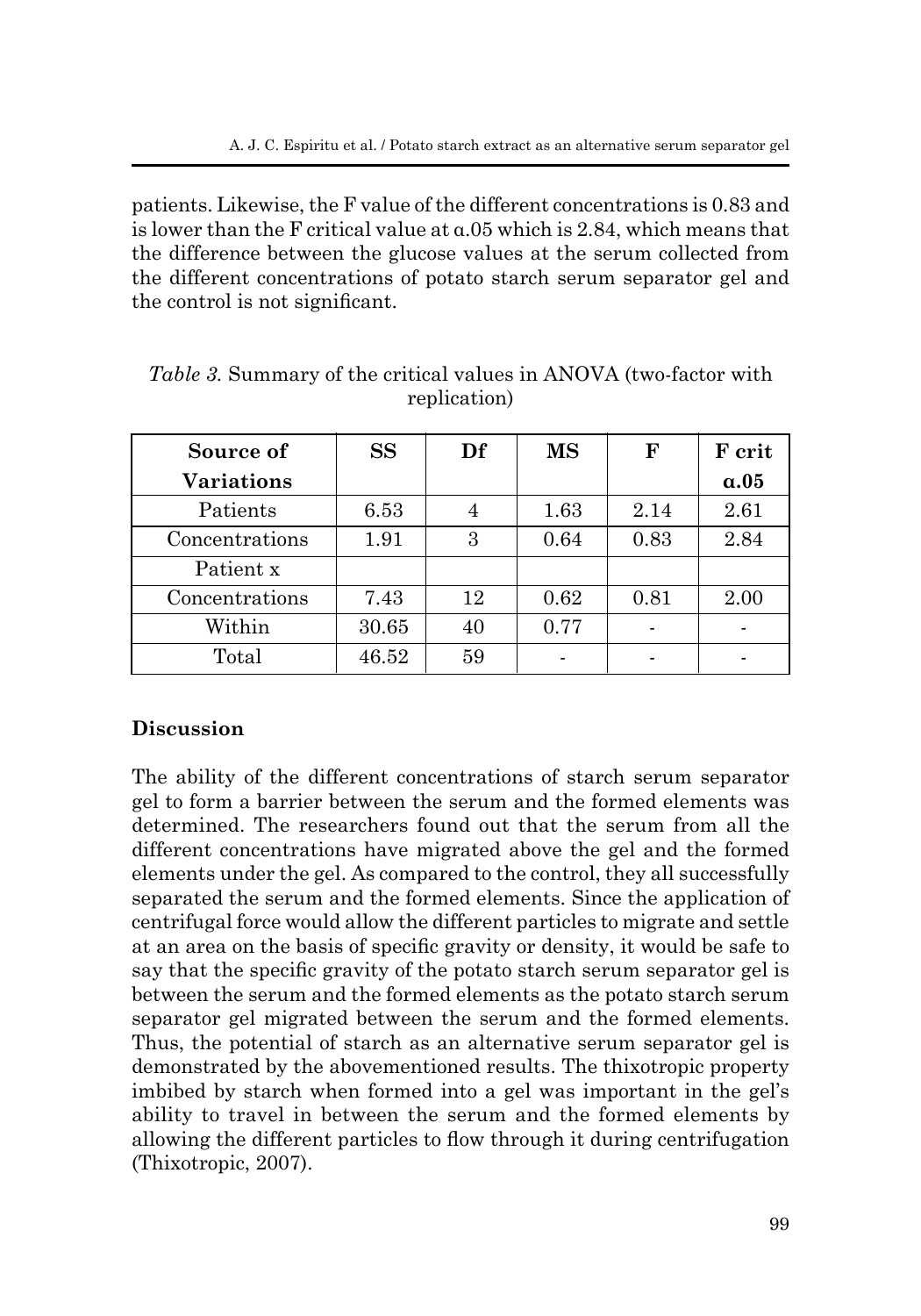The different glucose values that could be observed in Table 2 may be caused by several factors, one of which is patient variability because the patients from whom the blood samples were collected were not controlled in terms of their sex, food intake, daily activities and metabolism (Magee 2005; Holtschlag, Gannon, & Nuttall 1998). Another factor could be the time of collection as the blood samples were not taken at the same time and the trials for each patient were performed with different intervals.

As discussed in the result section of this article, Table 3 shows that there is no significant difference in the glucose values of the serum collected from the different potato starch serum separator gels including that of the control as stated. Hence, even if there are varied results in glucose concentrations as seen in Table 2, these differences are still not significant and of no consequence in the glucose determination tests that were performed on the serum samples collected. It means that the differences in the glucose results obtained are still very minimal and not clinically significant. This is confirmed by the results of the ANOVA (Two factor with replication) statistical tool which shows that the F values are below the F critical values at α.05 (refer to Table 3).

## **Conclusion and recommendations**

The study confirmed the potential of potato starch extract as a natural serum separator gel. The experiment demonstrated that the potato starch extract, upon the application of heat and in the presence of water, has effectively yielded a gel with thixotropic property that has the ability to separate the serum from the formed elements and would not affect glucose testing.

Having the same characteristics as the commercial serum separator gel, the potato starch serum separator gel devised by the researchers is an effective alternative to the expensive SST used in the laboratory today. Moreover, it is more economically feasible than the commercial SST because of the cheap and locally available materials used in its production.

The study points out to the examination of the potential of extracts from other starch-rich tubers in the preparation of alternative, natural serum separator gels. It also suggests the incorporation of a natural coagulant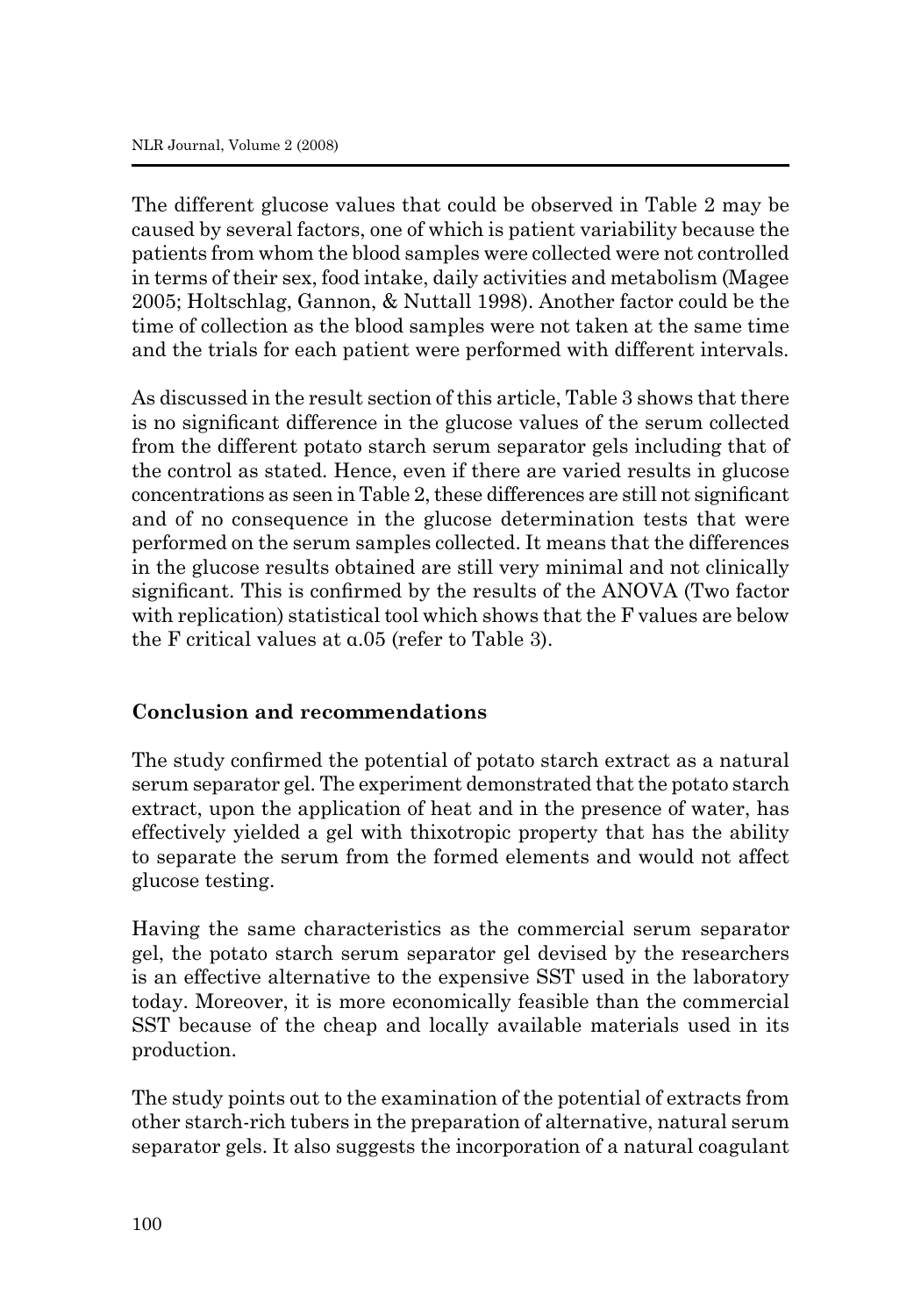in the prepared gel to enhance clotting, as well as the testing of other blood analytes to determine the effectiveness of the prepared serum separator gels.

#### **References**

- Anderson, J., Allgood, L., Turner J., Oeltgen P., & Daggy, B. (1999). Effects of psyllium on glucose and serum lipid responses in men with type 2 diabetes and hyperchloremia. *The American Journal of Clinical Nutrition*, 4, 466- 473.
- Arzoumanian, l. (2005). What is the importance of properly processing a BD vacutainer SST tube? *Tech Talk*,4, 1.
- Baer, D. Ernst, D., Willeford, S., & Gambino, R. (2006). Investigating elevated potassium values. *Clinical Issues*, 24-31.
- Bishop, M. L., Fody, E. P., Shoeff, L. E. (2005). Clinical Chemistry. : Principles, Procedures, Correlations. 5th Edition. Lippincott, Williams & Wilkins. P.257.
- Blood. (2003). Bioengineering, Hofstra University. Retrieved on September 28, 2007 from http://people .hofstra.edu/sina\_y\_rabbany/engg81/blood.html
- Bush, V., & Cohen, R. (2003). The evolution of evacuated blood collection tubes. *Laboratory Medicine*, 4.
- Calcium (Ca) in Blood (2006). Retrieved on October 15, 2007 from http:/www. webmd.com/a-to-z-guides/calcium-ca-in-blood
- Centrifugation. (2007). Retrieved on October 22, 2007 from http://www.answers. com/topic/centifugation-2?cat=technology
- Cohen, R., DiCesare, P.C. (2006). Device and method for separating components of a fluid sample. Retrieved on June 28, 2007 from http://www. freepatentsonline/7153477.html
- Czerwinski, F. (2006). Solidification and semi-solid processing. JOM, 58, 17- 20.
- Dojki, K., Haldopolouis, I. (1984). Device for separating serum from blood sample. Retrieved on October 17, 2007 from http://www.freepatentsonline. com/4464254.html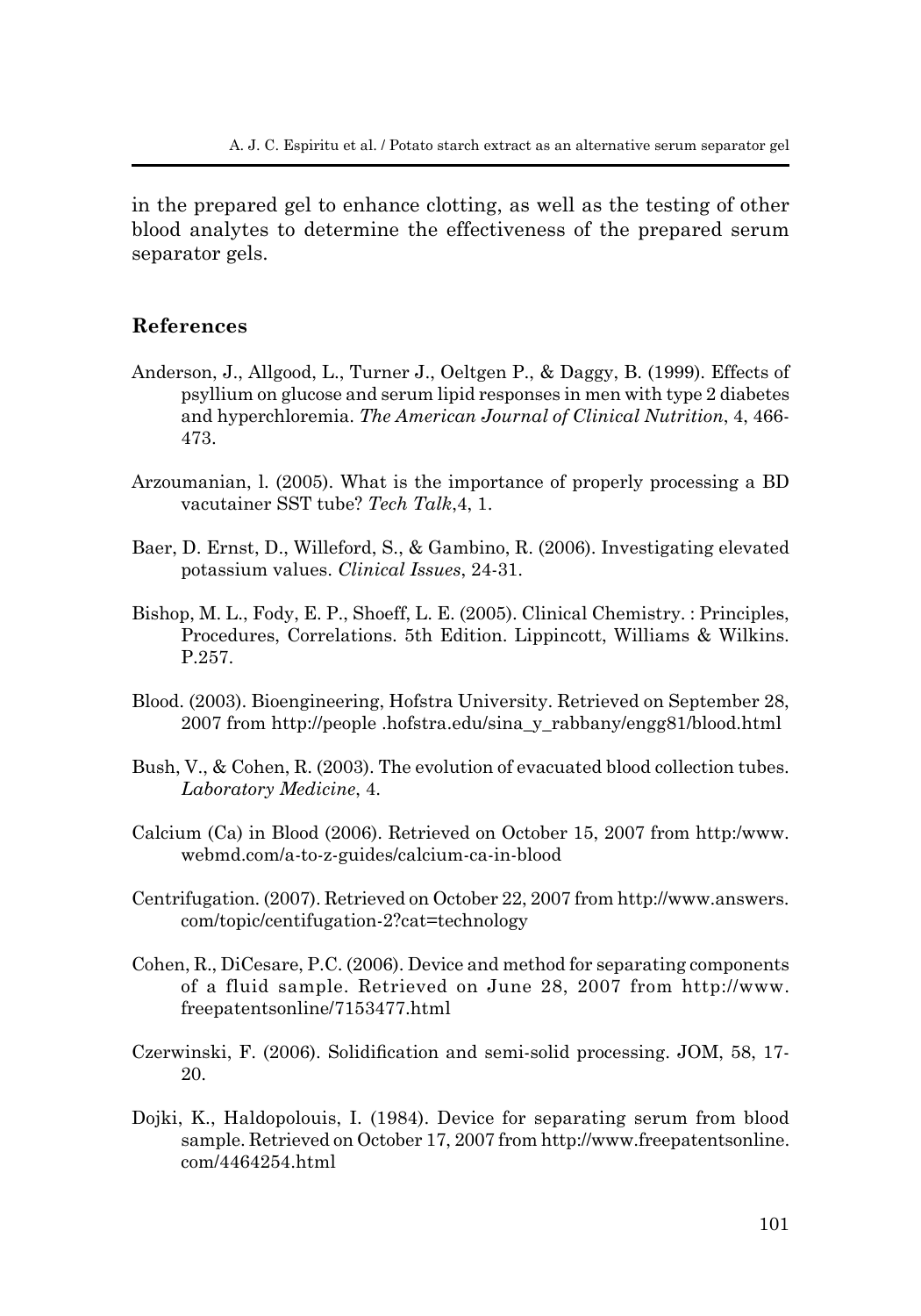- Douzals, J., Marechal, P., Coquille, J., & Gervails, P., (1996). Microscopic study of starch gelatinization under high hydrostatic pressure. J. Agric. *Food Chem*, 44, 1403-1408.
- Ernst, D. (2004). Re-spinning gel tubes. *Medical Laboratory Observer*, 10, 36.
- Ernst, D. (2005). Applied Plebotomy. Lippincott, Williams & Wilkins. p. 167.
- Fiehler, W. (1990). Blood Serum Separator Tube. Retrieved on October 21, 2007 from http://www.google.com/patents?id=YgkAAAAABAJ&dq= Blood+ser um+separator+William+R.+Fiehler
- Gelatinization of starch. (2007) Food Resources. Oregon Satae University 2007. Retrieved on September 1, 2007, from http://food.oregonstate.edu/starch/ gelatinzation.html
- Greenfield J., Samaras K. (2006). Evaluation of pituitary function in the fatigued patient: a review of 59 cases. *European Journal of Endocrinology*, 154, 147-157.
- Hashem, A., Afifi, M.A., El-Alfy, E.A., & Hebeish, A. (2005). Synthesis, characterization and saponification of poly (AN)-starch composites and properties of their hydrogels. *American Journal of Applied Sciences*, 2, 614-621.
- Holtschag, D., Gannon, M., & Nuttall, F. (1998). Sate-space models of insulin and glucose responses to diets of varying nutrient content in men and women. *Journal of Applied Physiology*, 85, 935-945.
- Isenmana, L., Liebow, C., & Rothman, S. (1999). The endocrine secretion of mammalian digestive enzymes by exocrine glands. *AJP Endocrinology and Metabolism*, 276, 223-232.
- Iskra, M. (2002). Device and method for separating components of a fluid sample. Retrieved on October 21, 2007 from http://www.google.com/patents?id=b LMKAAAAEBAJ&dq=Device+and+method+for+separating+component s+of+a+fluid +sample+Micahel+J.+Iskra
- Magee, L. (2005). Preanalytical variables in the chemistry laboratory. *Labnotes*, 15, 1-5.
- Malhotra, S., Kumar, V., East, A., & Jaffe, M., (2007). Applications of corn-based chemistry. *National Academy of Engineerin*g, 37.